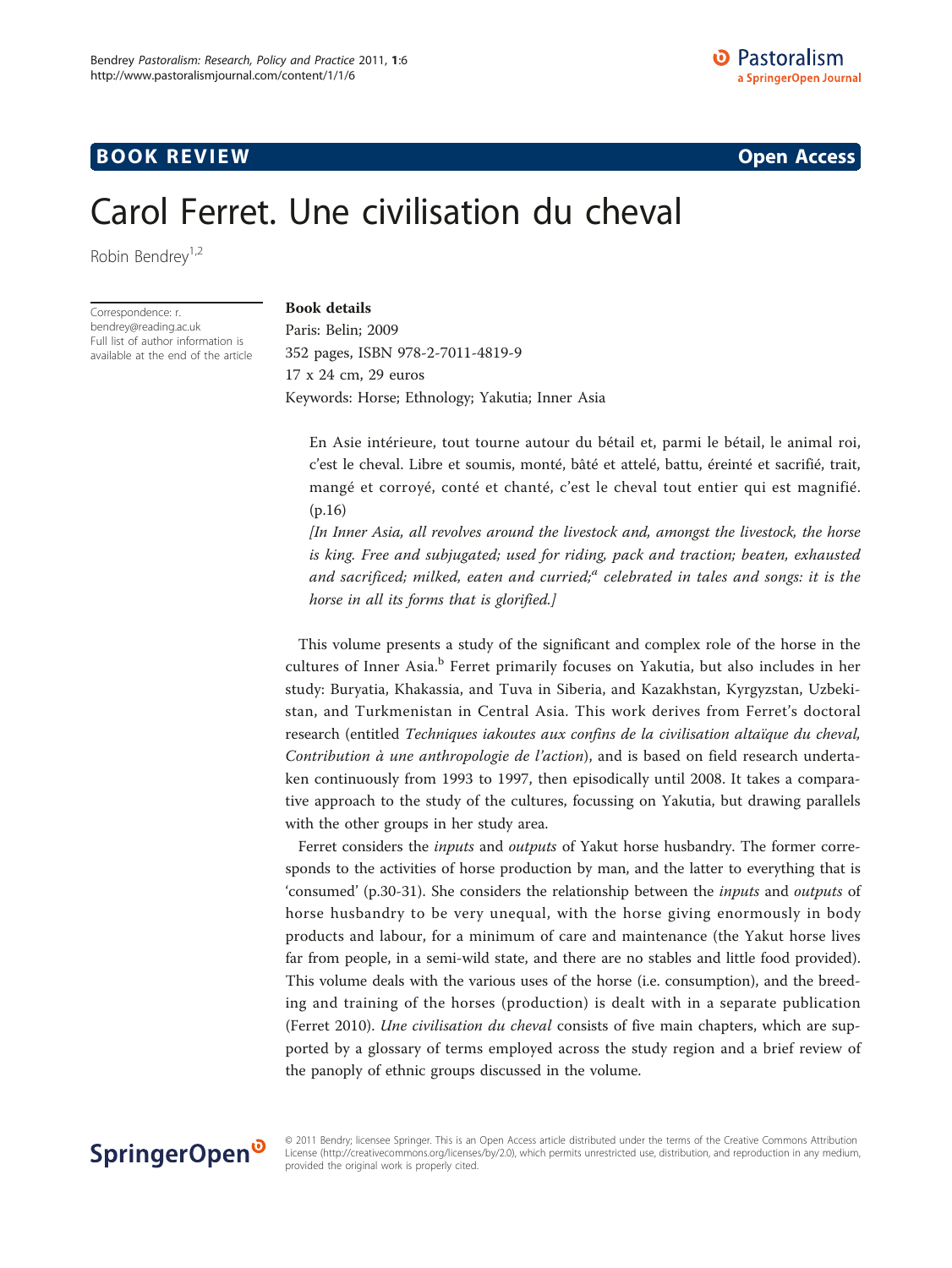The Yakut horse itself is a remarkable animal, surviving through the harsh winters of Yakutia (the coldest recorded temperature is -70°C!). The characteristics and pedigree of this animal is the subject of Chapter 1. The exceptional adaptation of this animal to this environment is underlined through comparisons to crossbred horses [horses produced by crossbreeding Yakut horses with other races with the aim of improving certain qualities, whilst still retaining its resistance and rusticity (p.68)]. Ferret describes how Yakut opponents to crossbreeding believe that these hybrid animals are less able to deal with the cold, having a lower density of hair per unit area (p. 55 and 69). Indeed, recent experiments measuring body temperature fluctuations throughout the year have shown that purebred Yakut horses are better able to maintain a constant body temperature throughout the year than crossbred animals [\(Anufriev et al. 2009](#page-3-0)).

This chapter also discusses variations in herd compositions through time and space. Various cultural factors can be seen influencing the representation of species, such as the reduction in the use of the horse for transport through the twentieth century and food taboos: Russians are not horsemeat eaters, unlike the Yakut; whereas in Yakutia, pigs (introduced by the Russians) were for a long time looked down upon, and even now only constitute a minority of animals kept (p.42, 46). The role of the environment is evident in the distribution of domestic species in the countries of the study region for example in Yakutia at the north-eastern limit of the study area, horses make up over one quarter of domestic herds and there is a notable absence of sheep, whereas at the south-western end of the study area, hot and dry Turkmenistan boasts over 50% sheep, and a negligible proportion of horses (p.41). Although discussed, the importance of the environment and the extent to which it influences animal husbandry is not ultimately given sufficient weight. In the conclusion to the book, Ferret considers general horse husbandry models for the cultures across the study area, within which she compares horse population numbers to those of the human inhabitants (p.308), but does not discuss the role of the environment in this identified pattern. It is of course possible to raise animals in environments outside of their 'comfort zones', but this requires greater investment by humans than for species better adapted to those environments (as seen in the contrast in input for Yakut cattle and horse described by Ferret), and it remains a fact that there are environmental, biological and behavioural factors which will affect animal populations and their suitability to different regions (e.g. [Kerven](#page-3-0) [et al. 1996](#page-3-0),; [Temple 1984\)](#page-3-0).

The dietary uses of horse are presented in Chapter 2, the focus of which is predominantly on meat rather than milk. Most of Ferret's Yakut informants deemed the meat of foals to be of higher quality than that of adult horses, and Ferret describes a husbandry regime in which half of the new foals born each year are culled at around six months of age, at weaning. Those culled in this autumn slaughter are predominantly males, as these are not needed in large numbers for the reproductive needs of the herds. Ferret also argues that this system is logical in terms of the minimisation of production input, as it reduces the quantities of fodder needed to be collected for the following winter. Details of meat preparation, conservation and consumption are also given. Compared to meat, milk contributes less in quantity to the diet, but is of considerable social significance. Mares' milk is consumed exclusively in its fermented form, as the lightly alcoholic koumiss. Ferret describes the production, consumption and social significance of this drink.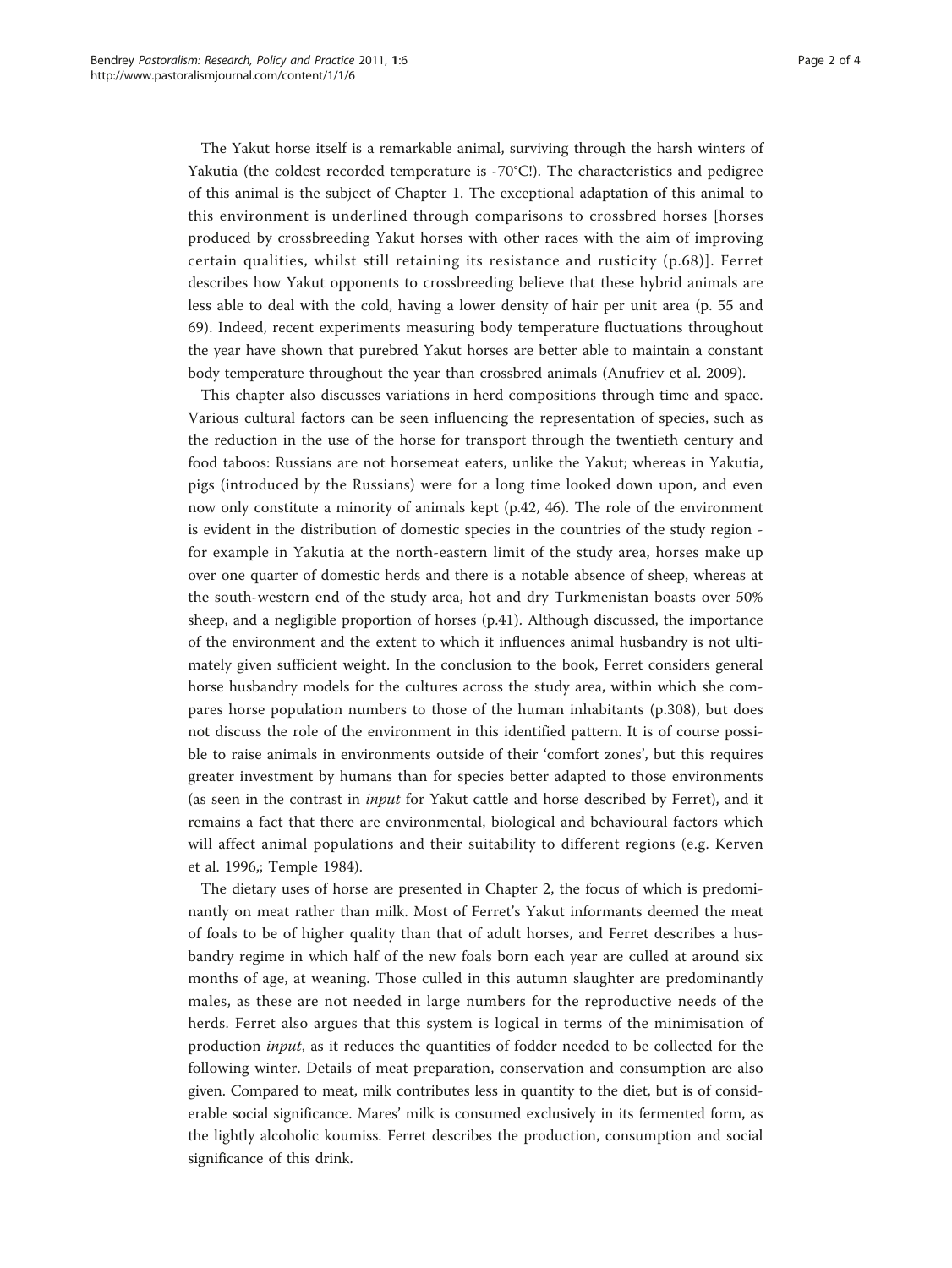Beyond the dietary use of horses, the Yakuts also exploit almost all parts of the horse. Chapter 3 deals with the non-dietary uses of body parts and products: skins, hair, bone, tendons, hooves, melanomas (melanomas, which develop under the tail, near to the anus, in elderly horses, are used in the production of black dyes), excretions and secretions. The latter two consist of: dung, urine, sweat, saliva, placenta, and bezoars (bezoars are accumulations of foreign material in the stomach of the horse, and are awarded magical powers; being principally used to modify/influence the weather). Ferret describes and illustrates the diverse products and uses for these body products, and their manner of fabrication, from sun glasses made from horse hair - the eyes are protected by a mesh of intertwined hairs (p.135) - to the use of the placenta as a cure for female sterility in southern Kazakhstan (p.152).

Chapter 4 deals with the work use of the horse, which is primarily as a pack, traction and riding animal. The full modern range of socioeconomic roles are elaborated by Ferret, from agricultural work to horse racing; as well as its use in the past, including, importantly, in warfare - a use which has, quite literally, contributed to shaping the course of human history. This chapter includes detailed descriptions of the accoutrements of horse use for transport (harnesses, saddles, vehicles and so on) all richly illustrated. The important role of the horse for transport can be seen in the units employed to measure distance that are calibrated in terms of the animals, such as the distance covered by a horse in a day. In describing the latter idea, Ferret neatly leads us into the last of the main chapters of the book. Chapter 5 deals with the cultural significance of the horse in terms of what the horse represents to society rather than those uses providing physical contributions (e.g. body products and work). Ferret discusses its roles as an index of wealth, a monetary unit, an animal of sacrifice, and an icon in art and craft production. Ferret describes in detail the practices of horse sacrifice and burial alongside deceased humans across Inner Asia, and the longevity of these practices - stretching back in time to the early first millennium BC. In these early Iron Age burial mounds we catch a glimpse of the great significance of the horse to the past peoples of Inner Asia, with the impressive kurgan at Arzhan, Tuva, containing some 160 sacrificed horses.

This is a major scholarly work and there is not enough space here to do justice to the range of material covered. Une civilisation du cheval is an exceedingly rich and finely detailed publication. It is well illustrated, essential for the nature of the study, which also makes the book a pleasure to read. The strength of this book lies in the detail provided by Ferret's long association and immersion in these cultures. Ferret has cast her net wide - covering a vast area of the Asian continent, with considerable variability in natural environments (steppe, desert, mountain, taiga, and tundra) - all of which is united by the clear importance with which the various cultures hold the horse. However, the importance and role of the horse is by no means uniform across this area, a point ably demonstrated by Ferret's comparative approach. In this book, Ferret has achieved a unique and intimate portrait of horse use in Inner Asia, and I very much look forward to reading the sister volume.

## Endnotes

<sup>a</sup>To curry (corroyer), here, is used in the sense of preparing (tanned hides) for use. <sup>b</sup>Ferret uses the term "Asie intérieure", to define her geographic study zone, which stretches from Turkmenistan to Yakutia (p.23).